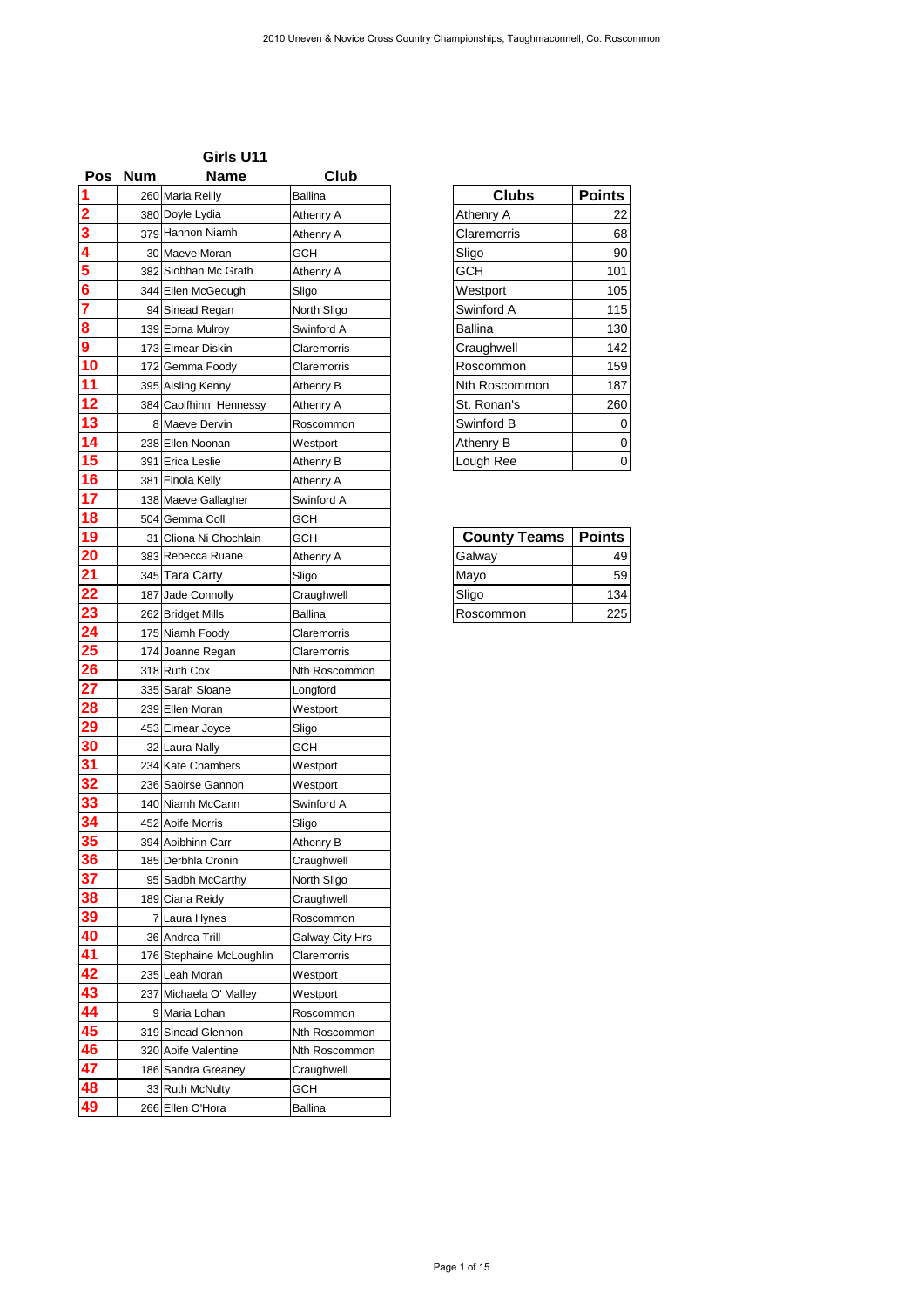| 50 | 263 Caoimhe Loftus                       | <b>Ballina</b>              |
|----|------------------------------------------|-----------------------------|
| 51 | 35 Alicia McHugh                         | <b>GCH</b>                  |
| 52 | 190 Caolin Milton                        | Craughwell                  |
| 53 | 177 Aoife Hernon                         | Claremorris                 |
| 54 | 188 Laura Cunningham                     | Craughwell                  |
| 55 | 455 Nadine Deering                       | Sligo                       |
| 56 | 261 Ciara Holmes                         | <b>Ballina</b>              |
| 57 | 141 Grainne O'Neill                      | Swinford A                  |
| 58 | 437 Sarah Scally                         | Lough Ree                   |
| 59 | 150 Ella Grace                           | Swinford B                  |
| 60 | 142 Aoife O'Neill                        | Swinford A                  |
| 61 | 34 Saoirse Flynn                         | <b>GCH</b>                  |
| 62 | 520 Chloe Richardson                     | St. Ronan's                 |
| 63 | 10 Jade Costello                         | Roscommon                   |
| 64 | 264 Rebecca Harney                       | <b>Ballina</b>              |
| 65 | 519 Laura Gunning                        | St. Ronan's                 |
| 66 | 425 Ceara Mulry                          | St. Ronan's                 |
| 67 | 545 Kelly Colgan                         | St. Ronan's                 |
| 68 | 454 Eadhaoinn Kinsella                   | Sligo                       |
| 69 | 265 Aoife Doherty                        | <b>Ballina</b>              |
| 70 | 323 Therese Regan                        | Nth Roscommon               |
| 71 | 241 Niamh Maddern                        | Westport                    |
| 72 | 11 Amy Hanley                            | Roscommon                   |
|    | 457 Keela Farnon                         | Roscommon                   |
|    | 143 Orla Mullaney                        | Swinford A                  |
|    | 149 Aishling Peyton                      | Swinford B                  |
|    | 152 Nicole Spain<br>321 Cliona McDermott | Swinford B<br>Nth Roscommon |
|    | 322 Roisin Connolly                      | Nth Roscommon               |
|    | 392 Arlene Earls                         | Athenry B                   |
|    | 393 Sarah Gilhooley                      | Athenry B                   |
|    | 396 Rachel Tully                         | Athenry B                   |
|    | 436 Clodagh Kiely<br>438 Niamh Nolan     | Lough Ree<br>Lough Ree      |
|    | 439 Seoige Mulvihill                     | Lough Ree                   |
|    | 440 Orla Keane                           | Lough Ree                   |
|    | 441 Emily McCarthy                       | Lough Ree                   |
|    | 518 Claire Greene                        | St. Ronan's                 |
|    | 191 Shauna Tobin                         | Craughwell                  |
|    | 240 Fiona Bree<br>305 Patricia Hehir     | Westport<br>Castlebar       |
|    | 306 Aoife Caulfield                      | Castlebar                   |
|    | 324 Caragh McHugh                        | Nth Roscommon               |
|    | 336 Ikeya Collins                        | Longford                    |
|    | 337 Grace Connellan                      | Longford                    |
|    | 347 Eva Delahunt<br>442 Olivia Lisle     | Sligo<br>Lough Ree          |
|    | 458 Leigh Doyle                          | Roscommon                   |
|    | 500 Caoimhe Ruane                        |                             |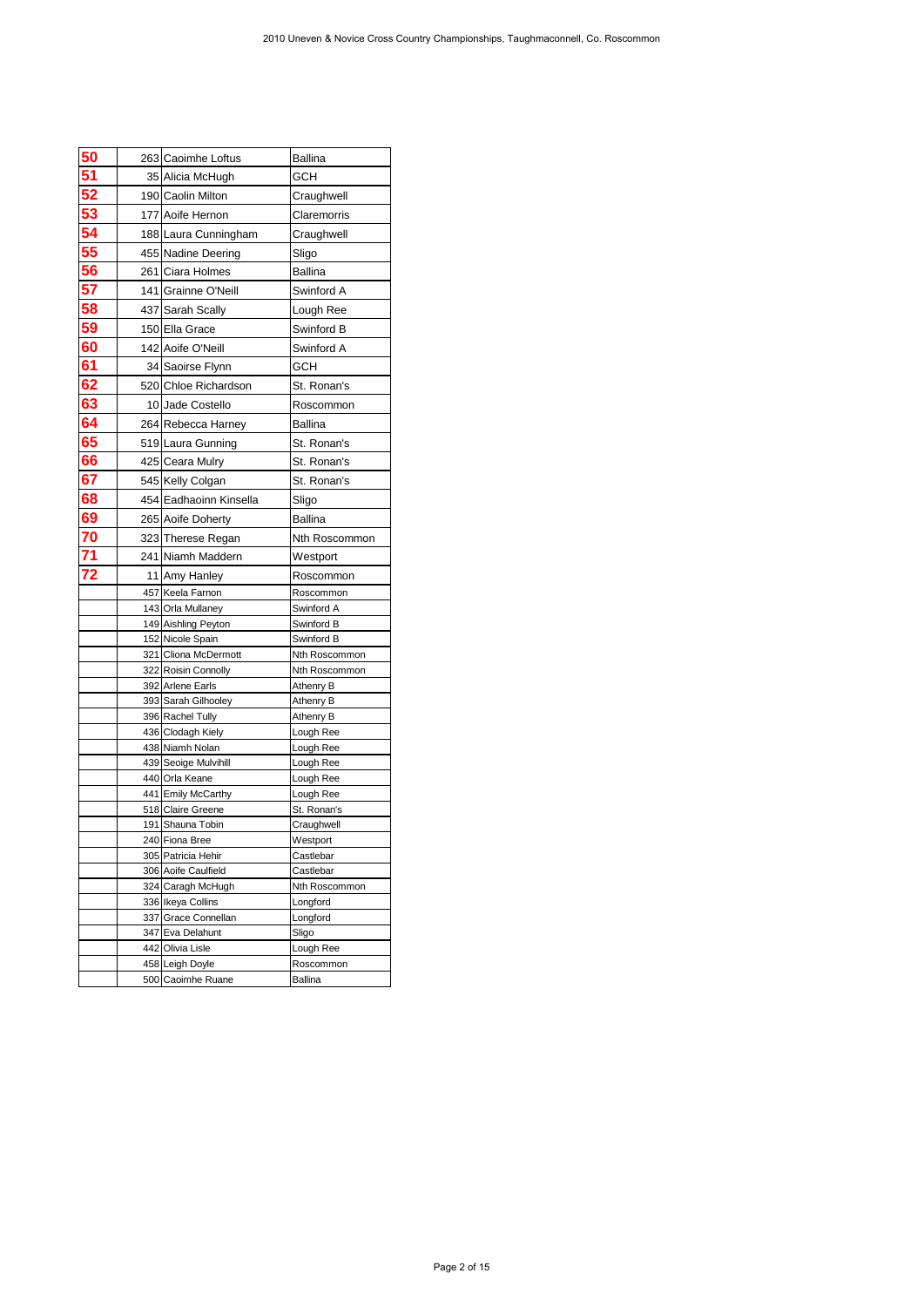| <b>Pos</b>                                                                                              | <b>Num</b> | <b>Name</b>            | <b>Club</b>        |                    |               |
|---------------------------------------------------------------------------------------------------------|------------|------------------------|--------------------|--------------------|---------------|
|                                                                                                         |            | 364 Leo Doherty        | Sligo              | <b>Clubs</b>       | <b>Points</b> |
|                                                                                                         |            | 208 Hugh Mulryan       | Craughwell         | Craughwell         | $35$ 1st      |
|                                                                                                         |            | 250 Cian Mc Alister    | Westport           | Westport           | $35$  2nd     |
|                                                                                                         |            | 409 Brandan Lee        | Athenry A          | Sligo              | 71            |
| $\frac{2}{3}$ $\frac{3}{4}$ $\frac{4}{5}$ $\frac{6}{6}$ $\frac{7}{7}$ $\frac{8}{8}$ $\frac{9}{9}$       |            | 252 Oisin Moran        | Westport           | <b>Ballinasloe</b> | 82            |
|                                                                                                         |            | 209 Brendan Commins    | Craughwell         | Athenry A          | 93            |
|                                                                                                         |            | 426 Enda Tynan-Daly    | St. Ronan's        | <b>GCH</b>         | 138           |
|                                                                                                         |            | 255 Aaron doherty      | Westport           | St. Ronan's        | 143           |
|                                                                                                         |            | 476 Oisin McLoughlin   | Ballinamore        | <b>Ballina</b>     | 155           |
| 10                                                                                                      |            | 211 Conor Lee          | Craughwell         | Nth Roscommon      | 208           |
| 11                                                                                                      | 87         | James Burke            | <b>Ballinasloe</b> | Roscommon          | 0             |
| 12                                                                                                      |            | 85 Shane Jennings      | <b>Ballinasloe</b> | Athenry B          | 0             |
| 13                                                                                                      | 207        | Sean Delaney           | Craughwell         | Lough Ree          | $\mathbf 0$   |
| 14                                                                                                      |            | 204 Cillian Doyle      | Craughwell         |                    |               |
| 15                                                                                                      |            | 205 Jerry Keary        | Craughwell         |                    |               |
| 16                                                                                                      |            | 366 Noel Burke         | Sligo              | <b>County Team</b> | <b>Points</b> |
| 17                                                                                                      |            | 122 Owen Anderson      | North Sligo        | Galway             | 48            |
| 18                                                                                                      |            | 410 Brandan Mc Menamin | Athenry A          | Mayo               | 77            |
| 19                                                                                                      |            | 254 Marly Hoban        | Westport           | Sligo              | 137           |
| 20                                                                                                      |            | 311 Shane Cooke        | Castlebar          | Roscommon          | 238           |
| $\begin{array}{r} \n \overline{21} \\  \overline{22} \\  \overline{23} \\  \overline{24}\n \end{array}$ |            | 206 Peter Martyn       | Craughwell         |                    |               |
|                                                                                                         |            | 253 Mark Moran         | Westport           |                    |               |
|                                                                                                         |            | 332 Jordan Reynolds    | Mohill             |                    |               |
|                                                                                                         |            | Owen Naughton          | East Galway        |                    |               |
| $\overline{25}$                                                                                         |            | 273 Cormac MacDermott  | <b>Ballina</b>     |                    |               |
| 26                                                                                                      |            | 365 Mark Kilcawley     | Sligo              |                    |               |
|                                                                                                         |            | 86 Oisin McCormack     | <b>Ballinasloe</b> |                    |               |
|                                                                                                         |            | 362 Conor Melvin       | Sligo              |                    |               |
| $\frac{27}{28}$<br>$\frac{29}{30}$                                                                      |            | 531 Dara Mulvihill     | St. Ronan's        |                    |               |
|                                                                                                         |            | 56 Jarlath Commins     | <b>GCH</b>         |                    |               |
| $\frac{31}{32}$                                                                                         |            | 54 Rory Murray         | <b>GCH</b>         |                    |               |
|                                                                                                         |            | 88 Niall Collins       | Ballinasloe        |                    |               |
| $\frac{33}{34}$                                                                                         |            | 59 Rian Oates          | <b>GCH</b>         |                    |               |
|                                                                                                         |            | 563 Eoin Carty         | Sligo              |                    |               |
| 35                                                                                                      |            | 408 Liam Egan          | Athenry A          |                    |               |
| 36                                                                                                      |            | 411 Fabian Mangan      | Athenry A          |                    |               |
| 37                                                                                                      |            | 326 James Bolger       | Nth Roscommon      |                    |               |
| 38                                                                                                      |            | 274 Peter Timlin       | <b>Ballina</b>     |                    |               |
| $\frac{39}{40}$                                                                                         |            | 90 Riain Dolan         | <b>Ballinasloe</b> |                    |               |
|                                                                                                         |            | 164 Liam McCann        | Swinford           |                    |               |
| 41                                                                                                      |            | 412 Mark O'Brien       | Athenry A          |                    |               |
| 42                                                                                                      |            | 21 Ryan Hoare          | Roscommon          |                    |               |
| 43                                                                                                      |            | 413 Sean Cunningham    | Athenry A          |                    |               |
|                                                                                                         |            | 58 James Connaire      | <b>GCH</b>         |                    |               |
| $\frac{44}{45}$                                                                                         |            | 275 Eoin Hallinan      | <b>Ballina</b>     |                    |               |
|                                                                                                         |            | 310 Cormac Joyce       | Castlebar          |                    |               |
| 47                                                                                                      |            | 277 Michael Collins    | <b>Ballina</b>     |                    |               |
| 48                                                                                                      |            | 256 Fiachra Byrne      | Westport           |                    |               |
| 49                                                                                                      |            | 363 Jack Connor        | Sligo              |                    |               |
| 50                                                                                                      |            | 423 Diarmuid Mullen    | Athenry B          |                    |               |
| $\frac{51}{52}$                                                                                         |            | 328 Simon Burke        | Nth Roscommon      |                    |               |
|                                                                                                         |            | 427 Peter Cummins      | St. Ronan's        |                    |               |
| 53                                                                                                      |            | 276 Matthew Aris       | <b>Ballina</b>     |                    |               |

| <b>Clubs</b>       | <b>Points</b> |    |
|--------------------|---------------|----|
| Craughwell         | 35            | 1s |
| Westport           | 35            | 2n |
| Sligo              | 71            |    |
| <b>Ballinasloe</b> | 82            |    |
| Athenry A          | 93            |    |
| <b>GCH</b>         | 138           |    |
| St. Ronan's        | 143           |    |
| <b>Ballina</b>     | 155           |    |
| Nth Roscommon      | 208           |    |
| Roscommon          | ი             |    |
| <b>Athenry B</b>   | 0             |    |
| Lough Ree          |               |    |

| <b>County Team</b> | <b>Points</b>  |
|--------------------|----------------|
| Galway             | 48             |
| Mayo               | $\prime\prime$ |
| Sligo              | 137            |
| <b>Roscommon</b>   | 238            |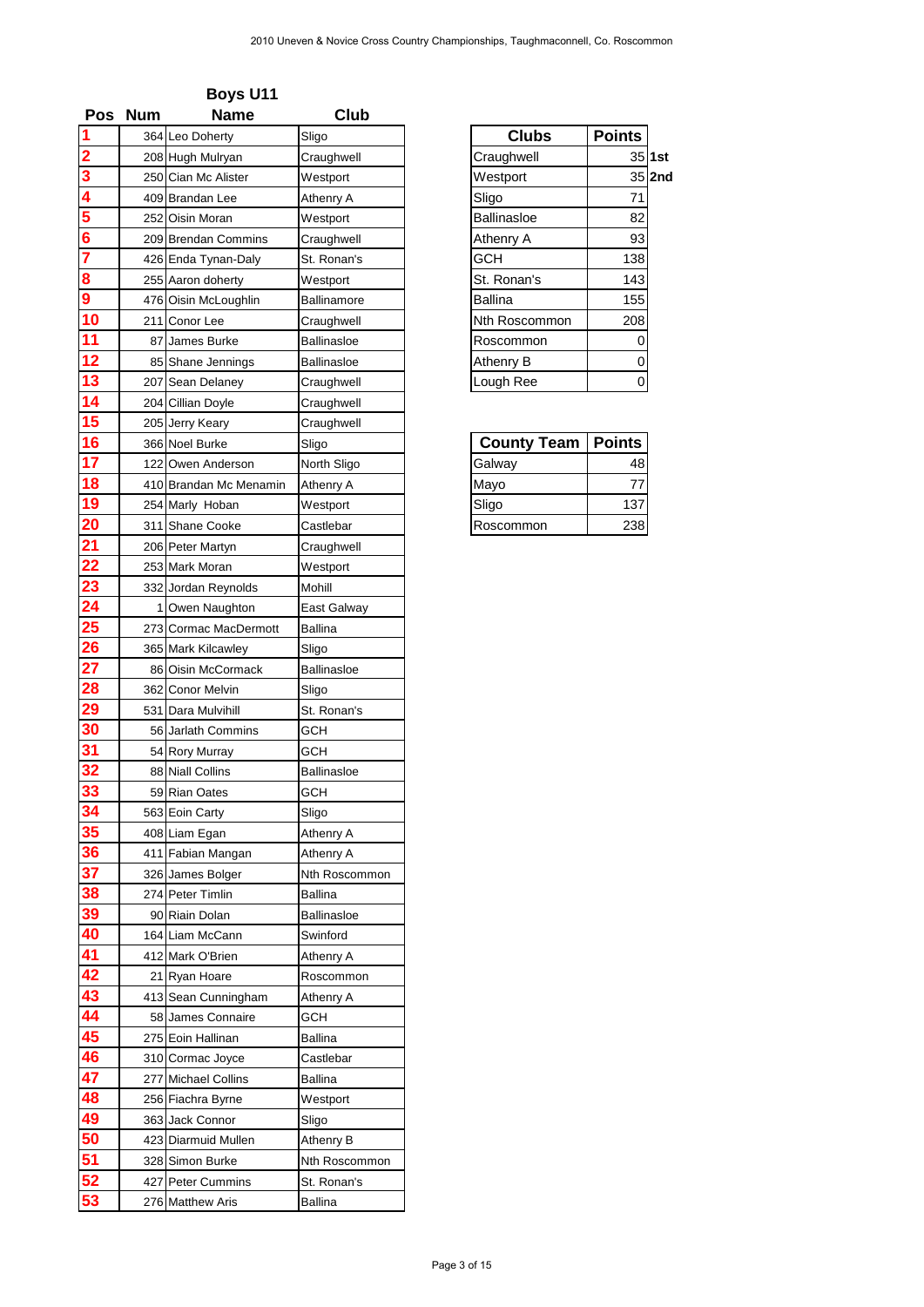|                            |                                          | 2010 Uneven & Novice Cross Country Championships, Taughmaconnell, Co. Roscommon |
|----------------------------|------------------------------------------|---------------------------------------------------------------------------------|
|                            |                                          |                                                                                 |
| 54<br>55<br>56<br>57<br>57 | 165 Lorcan Towey                         | Swinford                                                                        |
|                            | 429 Joe Donnelly                         | St. Ronan's                                                                     |
|                            | 342 Conor Blessington<br>327 Sean Brogan | Longford<br>Nth Roscommon                                                       |
| 58                         | 419 Cathal Hynes                         | Athenry B                                                                       |
| 59                         | 89 Andy Naessens                         | <b>Ballinasloe</b>                                                              |
| 60                         | 278 John Brennan                         | <b>Ballina</b>                                                                  |
| 61                         | 430 John Why                             | St. Ronan's                                                                     |
| 62                         | 20 Oisin Stephens                        | Roscommon                                                                       |
| 63                         | 331 Ben Geoghegan                        | Nth Roscommon                                                                   |
| 64                         | 329 Thomas Guckian                       | Nth Roscommon                                                                   |
| 65                         | 470 Adam Simon                           | Nth Roscommon                                                                   |
| 66                         | 468 Simon Blackwell                      | Nth Roscommon                                                                   |
|                            | 19 Anthony Stewart                       | Roscommon                                                                       |
|                            | 22 Richard O'Beirne                      | Roscommon                                                                       |
|                            | 459 Simon O'Beirne<br>460 Liam O'Beirne  | Roscommon<br>Roscommon                                                          |
|                            | 55 Brian O'Sullivan                      | GCH                                                                             |
|                            | 57 Brian O'Malley                        | GCH                                                                             |
|                            | 251 Patrick Chambers                     | Westport                                                                        |
|                            | 330 Rory Walsh<br>420 Niall Martyn       | Nth Roscommon<br>Athenry B                                                      |
|                            | 421 Alan Cahill                          | Athenry B                                                                       |
|                            | 422 Niall Dwyer                          | Athenry B                                                                       |
|                            | 424 Ciaran Hardiman                      | Athenry B                                                                       |
|                            | 443 Cronan Flood<br>444 Eanna Donohoe    | Lough Ree<br>Lough Ree                                                          |
|                            | 445 Oran Wise                            | Lough Ree                                                                       |
|                            | 446 Bryn Peters                          | Lough Ree                                                                       |
|                            | 447 Eanna McGrath                        | Lough Ree                                                                       |
|                            | 428 James Kelly<br>91 Jack Mitchell      | St. Ronan's<br>Ballinasloe                                                      |
|                            | 123 Joe Spellman                         | North Sligo                                                                     |
|                            | 210 Cathal Walshe                        | Craughwell                                                                      |
|                            | 461 Tim Lambe<br>462 Darragh Hynes       | Roscommon                                                                       |
|                            | 469 Martin Kennesy                       | Roscommon<br>Nth Roscommon                                                      |
|                            | 501 Ryan McDonnell                       | <b>Ballina</b>                                                                  |
|                            | 431 James Cunniffe                       | St. Ronan's                                                                     |
|                            |                                          |                                                                                 |
|                            | 532 Oisin Kelly                          | St. Ronan's                                                                     |
|                            |                                          |                                                                                 |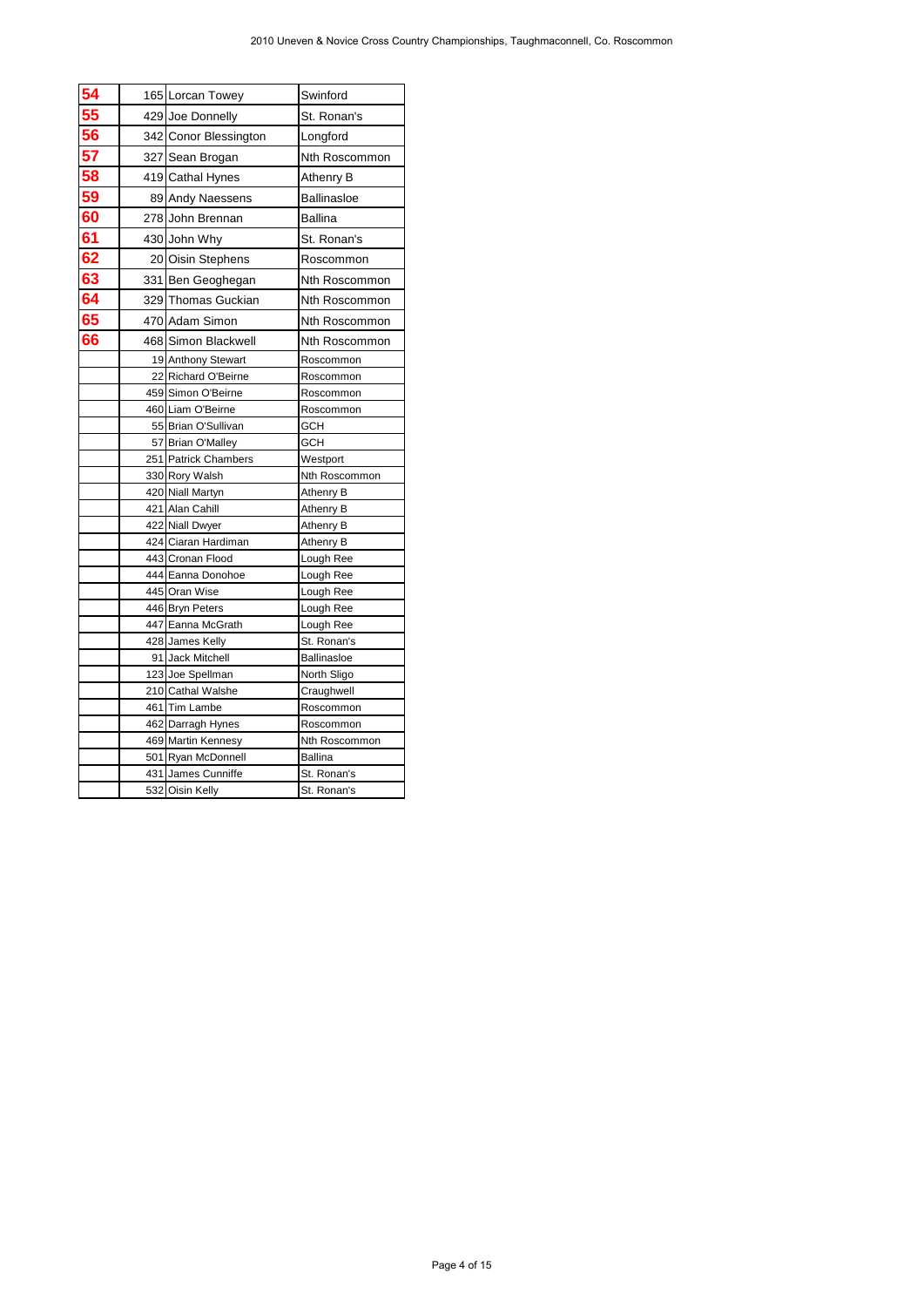| <b>Pos</b>                   | Num Name                                 | Club                   |                     |               |
|------------------------------|------------------------------------------|------------------------|---------------------|---------------|
| 1                            | 433 Dearbhaile Beirne                    | Mohill                 | <b>Clubs</b>        | <b>Points</b> |
| $\overline{\mathbf{2}}$<br>3 | 40 Maeve Hughes                          | <b>GCH</b>             | <b>Athenry A</b>    | 54            |
| 4                            | 471 Eilish O Dowd                        | Ballinamore            | Swinford            | 57            |
|                              | 339 Mary Sloane                          | Longford               | <b>GCH</b>          | 74            |
|                              | 144 Ashling Forkan                       | Swinford               | Craughwell          | 80            |
| $\frac{5}{6}$<br>7           | 145 Alice Hynes                          | Swinford               | <b>Ballina</b>      | 134           |
|                              | 242 Deirbhle Mc Namarea                  | Westport               | Roscommon           | 0             |
| 8                            | 522 Katie Costello                       | St. Ronan's            | North Sligo         | 0             |
| 9                            | 386 Lee Shannon                          | Athenry A              | Sligo               | 0             |
| 10                           | 192 Grainne Mc Daid                      | Craughwell             | Athenry B           | 0             |
| 11                           | 387 Cahill Grace                         | Athenry A              | St. Ronan's         | 0             |
| 12                           | 351 Caelainn McGonigle                   | Sligo                  |                     |               |
| 13                           | 243 Sorcha Mc Alister                    | Westport               |                     |               |
| 14                           | 97 Kate Anderson                         | North Sligo            |                     |               |
| 15                           | 194 Dearbhaile Walshe                    | Craughwell             | <b>County Teams</b> | <b>Points</b> |
| 16                           | 389 Walsh Ciara                          | Athenry A              | Galway              | 63            |
| 17                           | 456 Laura Joyce                          | Sligo                  | Mayo                | 80            |
| 18                           | 388 Keane Niamh                          | Athenry A              | Sligo               | 129           |
| 19                           | 41 Sarah McDonnell                       | <b>GCH</b>             | Roscommon           | 0             |
| <b>20</b>                    | 96 Niamh Cronin                          | North Sligo            |                     |               |
| 21                           | 148 Michaela Walsh                       | Swinford               |                     |               |
| 22                           | 385 Keane Eimear                         | Athenry A              |                     |               |
| <u>23</u>                    | 193 Leanne Freaney                       | Craughwell             |                     |               |
| 24                           | 267 Emma Loftus                          | <b>Ballina</b>         |                     |               |
| <b>25</b>                    | 146 Anna Tierney                         | Swinford               |                     |               |
| <b>26</b>                    | 37 Catherine Connaire                    | <b>GCH</b>             |                     |               |
| 27                           | 42 Roisin Flynn                          | <b>GCH</b>             |                     |               |
| <b>28</b>                    | 269 Hollie Mitchell                      | <b>Ballina</b>         |                     |               |
| 29                           | 309 Aoife Cooke                          | Castlebar              |                     |               |
| 30                           |                                          | Claremorris            |                     |               |
| 31                           | 178 Aisling Joyce                        |                        |                     |               |
| <u>32</u>                    | 98 Niamh Henry                           | North Sligo            |                     |               |
| <b>33</b>                    | 195 Aoife Greene                         | Craughwell             |                     |               |
| 34                           | 307 Sinead Hehir                         | Castlebar              |                     |               |
| 35                           | 196 Andrea Tobin                         | Craughwell             |                     |               |
| 36                           | 350 Kate Carty<br>390 Kelly Clancy Aine  | Sligo                  |                     |               |
|                              | 400 Black Roisin                         | Athenry A              |                     |               |
| 37<br>38                     |                                          | Athenry B              |                     |               |
|                              | 15 Shannon Quigley                       | Roscommon              |                     |               |
| 39                           | 197 Orlaith Maloney                      | Craughwell             |                     |               |
| 40                           | 268 Edwinah Doherty                      | <b>Ballina</b>         |                     |               |
| 41                           | 13 Alanna Hanly                          | Roscommon              |                     |               |
| 42                           | 270 Ailbhe Irwin                         | <b>Ballina</b>         |                     |               |
| 43                           | 147 Orlaith Lynskey                      | Swinford               |                     |               |
|                              | 12 Niamh Croughan<br>14 Kate Ward        | Roscommon<br>Roscommon |                     |               |
|                              | 16 Shauna Fallon                         | Roscommon              |                     |               |
|                              | 38 Megan O'Donnell<br>39 Leah O'Halloran | GCH<br><b>GCH</b>      |                     |               |

| Girls U13 |
|-----------|
|-----------|

| <b>Clubs</b>     | <b>Points</b> |
|------------------|---------------|
| Athenry A        | 54            |
| Swinford         | 57            |
| <b>GCH</b>       | 74            |
| Craughwell       | 80            |
| <b>Ballina</b>   | 134           |
| Roscommon        |               |
| North Sligo      | 0             |
| Sligo            | 0             |
| <b>Athenry B</b> | 0             |
| St. Ronan's      |               |

| <b>County Teams</b> | <b>Points</b> |
|---------------------|---------------|
| Galway              | 63            |
| Mayo                | 80            |
| Sligo               | 129           |
| Roscommon           |               |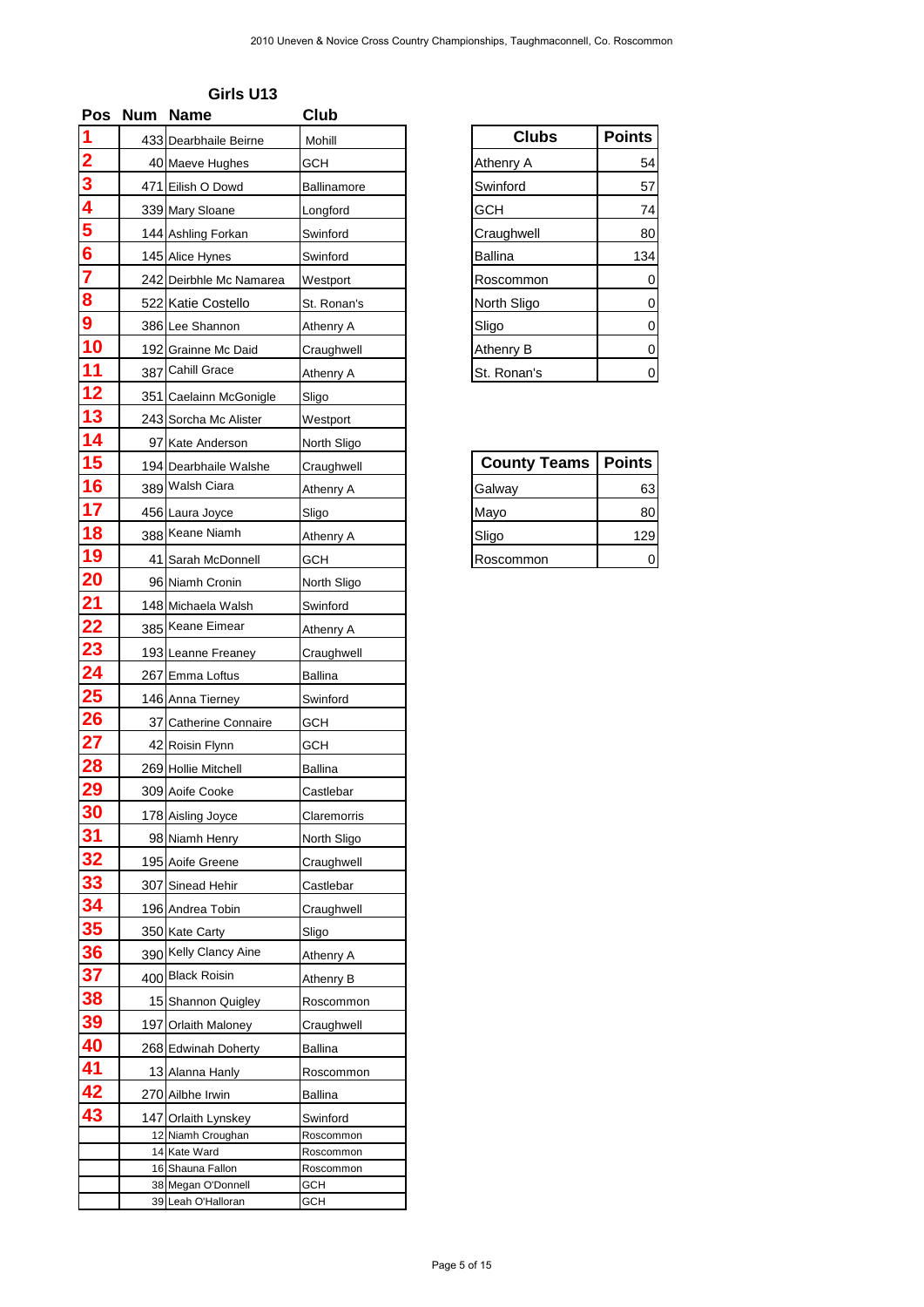|                                         | 2010 Uneven & Novice Cross Country Championships, Taughmaconnell, Co. Roscommon |              |  |
|-----------------------------------------|---------------------------------------------------------------------------------|--------------|--|
|                                         |                                                                                 |              |  |
| 99 Deirbhile McCloskey                  | North Sligo                                                                     |              |  |
| 100 Aoife Leahy                         | North Sligo                                                                     |              |  |
| 101 Matea Leahy                         | North Sligo                                                                     |              |  |
| 348 Riona Connor                        | Sligo<br>Sligo                                                                  |              |  |
| 349 Mary Stenson<br>352 Cara McPadden   | Sligo                                                                           |              |  |
| 397 Emily Mc Menamin                    | Athenry B                                                                       |              |  |
| 398 Walsh Rachel                        | Athenry B                                                                       |              |  |
| 399 Shivnan Laura                       | Athenry B                                                                       |              |  |
| 401 Kelly Saoirse                       | Athenry B                                                                       |              |  |
| 402 Rachel O'Brien                      | Athenry B                                                                       |              |  |
| 521 Julie Healy                         | St. Ronan's                                                                     |              |  |
| 523 Caroline Sheehan                    | St. Ronan's                                                                     |              |  |
| 524 Kate Brennan                        | St. Ronan's                                                                     |              |  |
| 525 Claire Butler                       | St. Ronan's                                                                     |              |  |
| 546 Annie Sheehan<br>2 Gabriella Weaver | St. Ronan's<br>Carrick O - S                                                    |              |  |
| 102 Niamh Cronin                        | North Sligo                                                                     |              |  |
| 198 Erin Fitzpatrick                    | Craughwell                                                                      |              |  |
| 325 Caoimhe Brennan                     | Nth Roscommon                                                                   |              |  |
| 338 Abbie Moloney                       | Longford                                                                        |              |  |
| 353 Keeley Greene                       | Sligo                                                                           |              |  |
|                                         |                                                                                 |              |  |
|                                         |                                                                                 |              |  |
|                                         |                                                                                 |              |  |
|                                         |                                                                                 |              |  |
|                                         |                                                                                 |              |  |
|                                         |                                                                                 |              |  |
|                                         |                                                                                 |              |  |
|                                         |                                                                                 |              |  |
|                                         |                                                                                 |              |  |
|                                         |                                                                                 |              |  |
|                                         |                                                                                 |              |  |
|                                         |                                                                                 |              |  |
|                                         |                                                                                 |              |  |
|                                         |                                                                                 |              |  |
|                                         |                                                                                 |              |  |
|                                         |                                                                                 |              |  |
|                                         |                                                                                 |              |  |
|                                         |                                                                                 |              |  |
|                                         |                                                                                 |              |  |
|                                         |                                                                                 |              |  |
|                                         |                                                                                 |              |  |
|                                         |                                                                                 |              |  |
|                                         |                                                                                 |              |  |
|                                         |                                                                                 |              |  |
|                                         |                                                                                 |              |  |
|                                         |                                                                                 |              |  |
|                                         |                                                                                 |              |  |
|                                         |                                                                                 |              |  |
|                                         |                                                                                 |              |  |
|                                         |                                                                                 |              |  |
|                                         |                                                                                 |              |  |
|                                         |                                                                                 |              |  |
|                                         |                                                                                 |              |  |
|                                         |                                                                                 |              |  |
|                                         |                                                                                 |              |  |
|                                         |                                                                                 |              |  |
|                                         |                                                                                 |              |  |
|                                         |                                                                                 |              |  |
|                                         |                                                                                 |              |  |
|                                         |                                                                                 |              |  |
|                                         |                                                                                 |              |  |
|                                         |                                                                                 |              |  |
|                                         |                                                                                 |              |  |
|                                         |                                                                                 |              |  |
|                                         |                                                                                 |              |  |
|                                         |                                                                                 | Page 6 of 15 |  |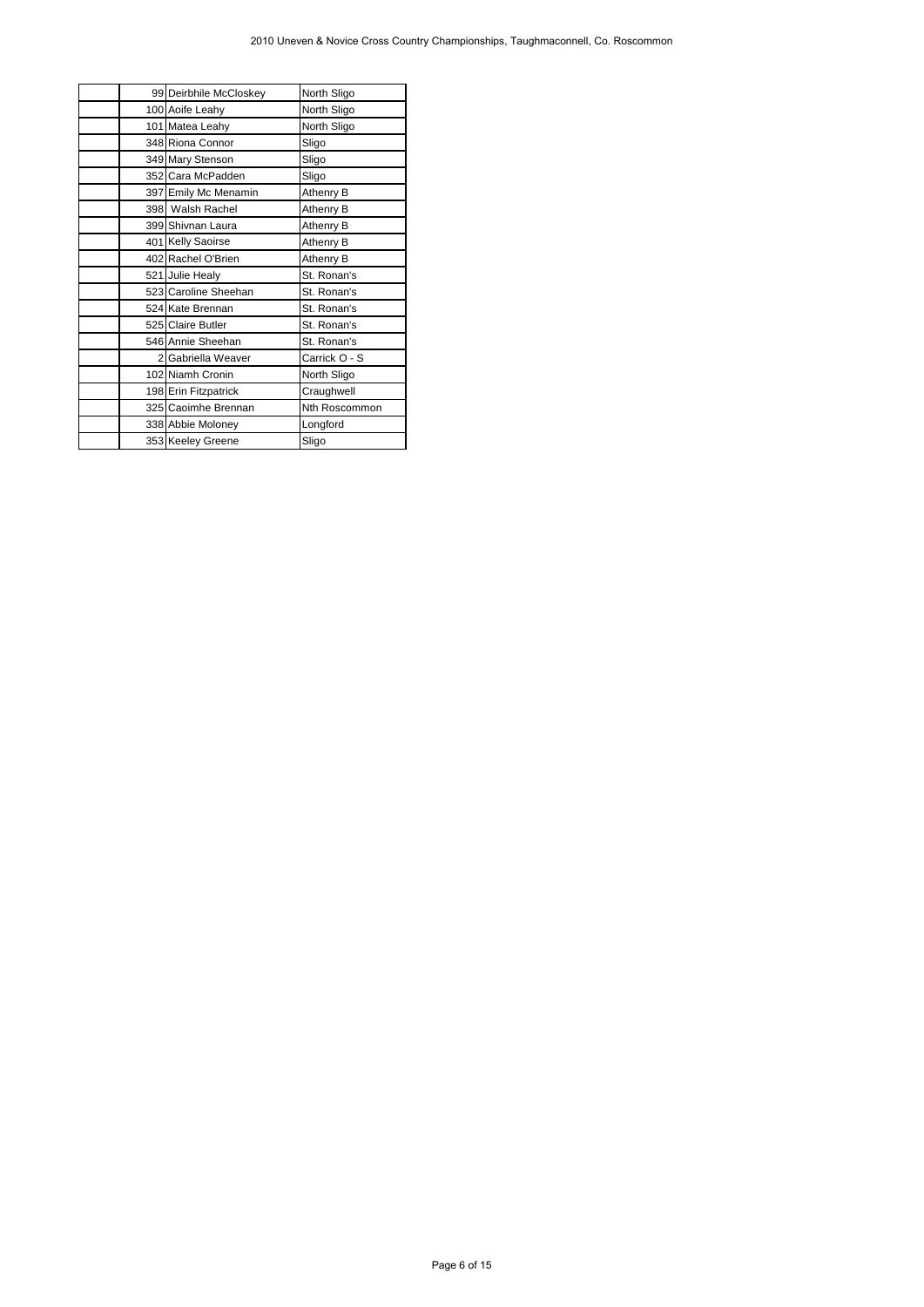| <b>Pos</b>                   | <b>Num</b> | <b>Name</b>                               | <b>Club</b>             |                     |               |
|------------------------------|------------|-------------------------------------------|-------------------------|---------------------|---------------|
|                              |            | 168 Shane Bracken                         | Swinford                | <b>Clubs</b>        | <b>Points</b> |
| $\overline{\mathbf{2}}$<br>3 |            | 212 Oisin Doyle                           | Craughwell              | Craughwell          | 23            |
|                              |            | 214 Matthew Barrett                       | Craughwell              | <b>Ballina A</b>    | 38            |
|                              |            | 92 Brian Burke                            | Ballinasloe             | <b>GCH</b>          | 82            |
|                              |            | 213 James Cahalane                        | Craughwell              | Craughwell B        | 131           |
|                              |            | 279 Eric Connolly                         | <b>Ballina A</b>        | Roscommon           | 142           |
|                              |            | 282 Mark Brennan                          | <b>Ballina A</b>        | <b>Ballina B</b>    | 0             |
|                              |            | 166 David Brady                           | Swinford                | Sligo               | 0             |
|                              |            | 124 James Devaney                         | North Sligo             | Athenry             | 0             |
| 10                           |            | 415 Kenny Niall                           | Athenry                 | Lough Ree           | 0             |
| 11                           |            | 281 John Timlin                           | <b>Ballina A</b>        | <b>Ballinamore</b>  | 0             |
| 12                           |            | 482 Mark Dolan                            | <b>Ballinamore</b>      | St. Ronan's         | 0             |
| 13                           |            | 216 Liam Moran                            | Craughwell              |                     |               |
| 14                           |            | 283 Keith Harney                          | <b>Ballina A</b>        | <b>County Teams</b> | <b>Points</b> |
| 15                           |            | 534 Jack Brody                            | St. Ronan's             | Galway              | 43            |
| 16                           |            | 61 Fiachra O'Cochlain                     | <b>GCH</b>              | Mayo                | 47            |
| 17                           |            | 167 Christopher O'Sullivan                | Swinford                | Roscommon           | 190           |
| 18                           |            | 62 Paraic Commins                         | <b>GCH</b>              | Sligo               | 0             |
| 19                           |            | 280 Luke Doherty                          | Ballina A               |                     |               |
| <b>20</b>                    |            | 64 Colm Trill                             | <b>GCH</b>              |                     |               |
| <u>21</u>                    |            | 424 Ciaran Hardiman                       | Athenry                 |                     |               |
| 22                           |            | 368 Mark Connolly                         | Sligo                   |                     |               |
| <u>23</u>                    |            | 27 Cian O'Leary                           | Roscommon               |                     |               |
| <u>24</u>                    |            | 215 Brian Loughnane                       | Craughwell              |                     |               |
| <b>25</b>                    |            | 340 Sean Kennedy                          | Longford                |                     |               |
| <b>26</b>                    |            | 180 David Browne                          | Claremorris             |                     |               |
| 27                           |            | 218 Matthew McKernan                      | Craughwell              |                     |               |
| <b>28</b>                    |            |                                           | <b>GCH</b>              |                     |               |
| 29                           |            | 63 Keith Whyte<br>478 Ciaran Kenny        | Ballinamore             |                     |               |
| 30                           |            |                                           |                         |                     |               |
| 31                           |            | 181 John Heverin                          | Claremorris             |                     |               |
| <u>32</u>                    |            | 549 Mikey Burke                           | Craughwell              |                     |               |
| <b>33</b>                    |            | 341 John Blessington<br>502 Patrick Mills | Longford                |                     |               |
| 34                           |            |                                           | <b>Ballina A</b>        |                     |               |
| 35                           |            | 219 Diarmuid Harvey                       | Craughwell              |                     |               |
| 36                           |            | 25 Thomas Hanley<br>450 Brian Harte       | Roscommon               |                     |               |
| 37                           |            |                                           | Lough Ree<br><b>GCH</b> |                     |               |
| 38                           |            | 65 Aarom O'halloran                       |                         |                     |               |
| 39                           |            | 24 Michael Hanley                         | Roscommon               |                     |               |
| 40                           |            | 555 James Delaney                         | Craughwell              |                     |               |
| 41                           |            | 369 Keenan Deering                        | Sligo                   |                     |               |
|                              |            | 484 Gearoid Treacy                        | Craughwell              |                     |               |
| 42                           |            | 343 Keith Gray                            | Longford                |                     |               |
| 43<br>44                     |            | 536 Jack Kenny                            | St. Ronan's             |                     |               |
|                              |            | 333 James Mcnabola                        | Mohill                  |                     |               |
| 45                           |            | 286 Jack Rowe                             | <b>Ballina B</b>        |                     |               |
| 46                           |            | 26 Adam Finnerty<br>23 Colm Maye          | Roscommon<br>Roscommon  |                     |               |

| <b>Clubs</b>     | <b>Points</b> |
|------------------|---------------|
| Craughwell       | 23            |
| Ballina A        | 38            |
| <b>GCH</b>       | 82            |
| Craughwell B     | 131           |
| Roscommon        | 142           |
| <b>Ballina B</b> |               |
| Sligo            |               |
| Athenry          | 0             |
| Lough Ree        | 0             |
| Ballinamore      |               |
| St. Ronan's      |               |

| <b>County Teams</b> | <b>Points</b> |
|---------------------|---------------|
| Galway              | 43            |
| Mayo                | 47            |
| Roscommon           | 190           |
| Sligo               |               |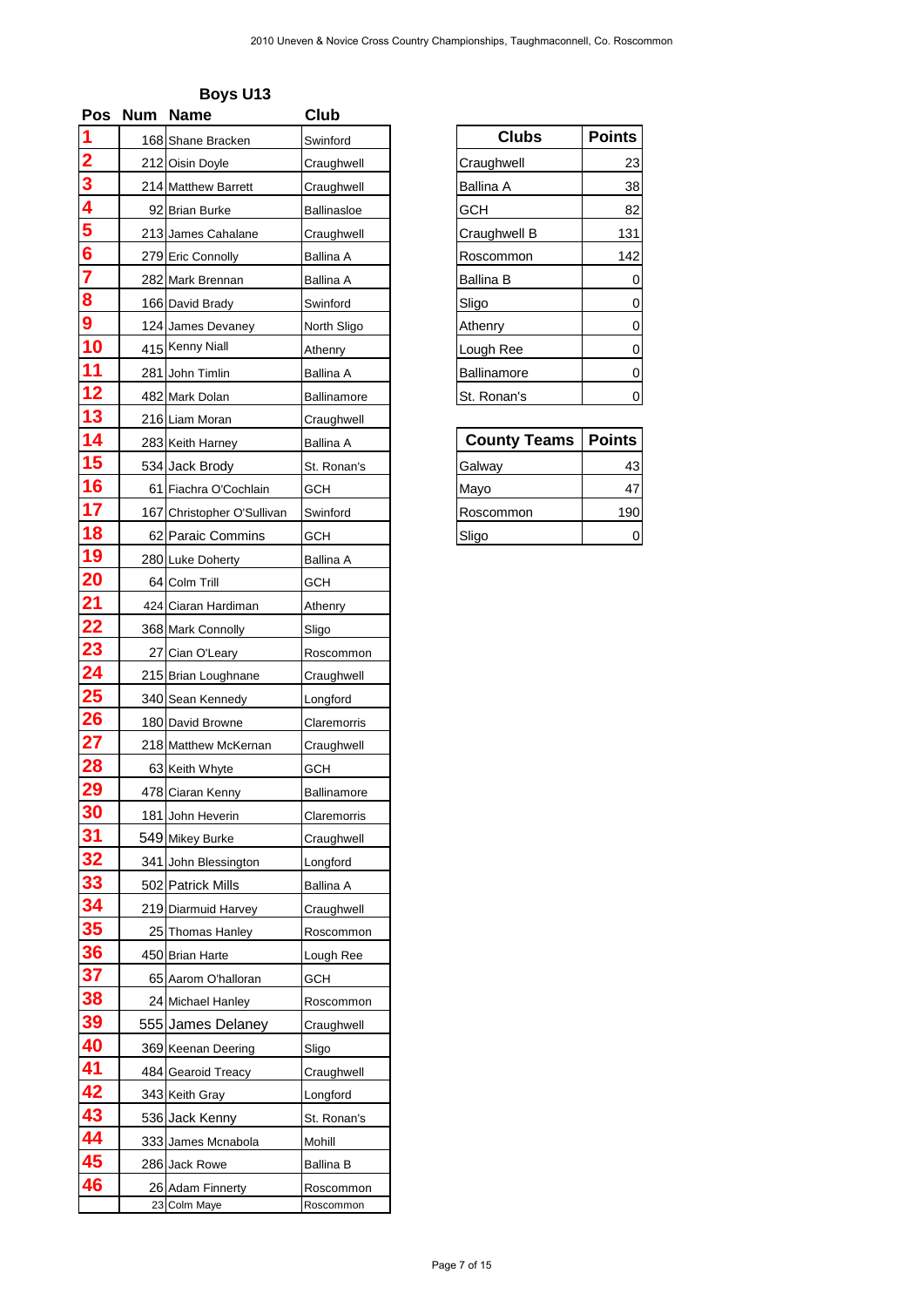| 28 Ronan O'Malley<br>Roscommon<br>60 John Maher<br>GCH<br>217 Liam Forde<br>Craughwell<br><b>Ballina B</b><br>284 Jack Regan<br>285 John Winters<br><b>Ballina B</b><br>287 Conor Quinn<br><b>Ballina B</b><br>367 Ciaran McGlone<br>Sligo<br>370 Philip Hunter<br>Sligo<br>Sligo<br>371 Lee Roper<br>372 Stephen Clarke<br>Sligo<br>414 Fitzpatrick Jack<br>Athenry<br>416 O'Brien Evan<br>Athenry<br>417 Tieran Burke<br>Athenry<br>418 Matthew Treacy<br>Athenry<br>448 Owen Murray<br>Lough Ree<br>449 Cian Donohoe<br>Lough Ree<br>451 Niall Keane<br>Lough Ree<br>477 Jack Gilheany<br>Ballinamore<br>479 Conor Reynolds<br>Ballinamore<br>480 Riordan O Rourke<br>Ballinamore<br>481 Sean Keegan<br>Ballinamore<br>535 Tomas Richardson<br>St. Ronan's<br>537 Oisin Kelly<br>St. Ronan's<br>3 Thomas Harden<br>Carrick O - S<br>17 Brian O Malley<br>Roscommon<br>66 Adam Healy<br>Galway City hrs<br>93 Seamus Lohan<br>Ballinasloe<br>Castlebar<br>312 Daniel Conway |
|-------------------------------------------------------------------------------------------------------------------------------------------------------------------------------------------------------------------------------------------------------------------------------------------------------------------------------------------------------------------------------------------------------------------------------------------------------------------------------------------------------------------------------------------------------------------------------------------------------------------------------------------------------------------------------------------------------------------------------------------------------------------------------------------------------------------------------------------------------------------------------------------------------------------------------------------------------------------------------|
|                                                                                                                                                                                                                                                                                                                                                                                                                                                                                                                                                                                                                                                                                                                                                                                                                                                                                                                                                                               |
|                                                                                                                                                                                                                                                                                                                                                                                                                                                                                                                                                                                                                                                                                                                                                                                                                                                                                                                                                                               |
|                                                                                                                                                                                                                                                                                                                                                                                                                                                                                                                                                                                                                                                                                                                                                                                                                                                                                                                                                                               |
|                                                                                                                                                                                                                                                                                                                                                                                                                                                                                                                                                                                                                                                                                                                                                                                                                                                                                                                                                                               |
|                                                                                                                                                                                                                                                                                                                                                                                                                                                                                                                                                                                                                                                                                                                                                                                                                                                                                                                                                                               |
|                                                                                                                                                                                                                                                                                                                                                                                                                                                                                                                                                                                                                                                                                                                                                                                                                                                                                                                                                                               |
|                                                                                                                                                                                                                                                                                                                                                                                                                                                                                                                                                                                                                                                                                                                                                                                                                                                                                                                                                                               |
|                                                                                                                                                                                                                                                                                                                                                                                                                                                                                                                                                                                                                                                                                                                                                                                                                                                                                                                                                                               |
|                                                                                                                                                                                                                                                                                                                                                                                                                                                                                                                                                                                                                                                                                                                                                                                                                                                                                                                                                                               |
|                                                                                                                                                                                                                                                                                                                                                                                                                                                                                                                                                                                                                                                                                                                                                                                                                                                                                                                                                                               |
|                                                                                                                                                                                                                                                                                                                                                                                                                                                                                                                                                                                                                                                                                                                                                                                                                                                                                                                                                                               |
|                                                                                                                                                                                                                                                                                                                                                                                                                                                                                                                                                                                                                                                                                                                                                                                                                                                                                                                                                                               |
|                                                                                                                                                                                                                                                                                                                                                                                                                                                                                                                                                                                                                                                                                                                                                                                                                                                                                                                                                                               |
|                                                                                                                                                                                                                                                                                                                                                                                                                                                                                                                                                                                                                                                                                                                                                                                                                                                                                                                                                                               |
|                                                                                                                                                                                                                                                                                                                                                                                                                                                                                                                                                                                                                                                                                                                                                                                                                                                                                                                                                                               |
|                                                                                                                                                                                                                                                                                                                                                                                                                                                                                                                                                                                                                                                                                                                                                                                                                                                                                                                                                                               |
|                                                                                                                                                                                                                                                                                                                                                                                                                                                                                                                                                                                                                                                                                                                                                                                                                                                                                                                                                                               |
|                                                                                                                                                                                                                                                                                                                                                                                                                                                                                                                                                                                                                                                                                                                                                                                                                                                                                                                                                                               |
|                                                                                                                                                                                                                                                                                                                                                                                                                                                                                                                                                                                                                                                                                                                                                                                                                                                                                                                                                                               |
|                                                                                                                                                                                                                                                                                                                                                                                                                                                                                                                                                                                                                                                                                                                                                                                                                                                                                                                                                                               |
|                                                                                                                                                                                                                                                                                                                                                                                                                                                                                                                                                                                                                                                                                                                                                                                                                                                                                                                                                                               |
|                                                                                                                                                                                                                                                                                                                                                                                                                                                                                                                                                                                                                                                                                                                                                                                                                                                                                                                                                                               |
|                                                                                                                                                                                                                                                                                                                                                                                                                                                                                                                                                                                                                                                                                                                                                                                                                                                                                                                                                                               |
|                                                                                                                                                                                                                                                                                                                                                                                                                                                                                                                                                                                                                                                                                                                                                                                                                                                                                                                                                                               |
|                                                                                                                                                                                                                                                                                                                                                                                                                                                                                                                                                                                                                                                                                                                                                                                                                                                                                                                                                                               |
|                                                                                                                                                                                                                                                                                                                                                                                                                                                                                                                                                                                                                                                                                                                                                                                                                                                                                                                                                                               |
|                                                                                                                                                                                                                                                                                                                                                                                                                                                                                                                                                                                                                                                                                                                                                                                                                                                                                                                                                                               |
|                                                                                                                                                                                                                                                                                                                                                                                                                                                                                                                                                                                                                                                                                                                                                                                                                                                                                                                                                                               |
| Page 8 of 15                                                                                                                                                                                                                                                                                                                                                                                                                                                                                                                                                                                                                                                                                                                                                                                                                                                                                                                                                                  |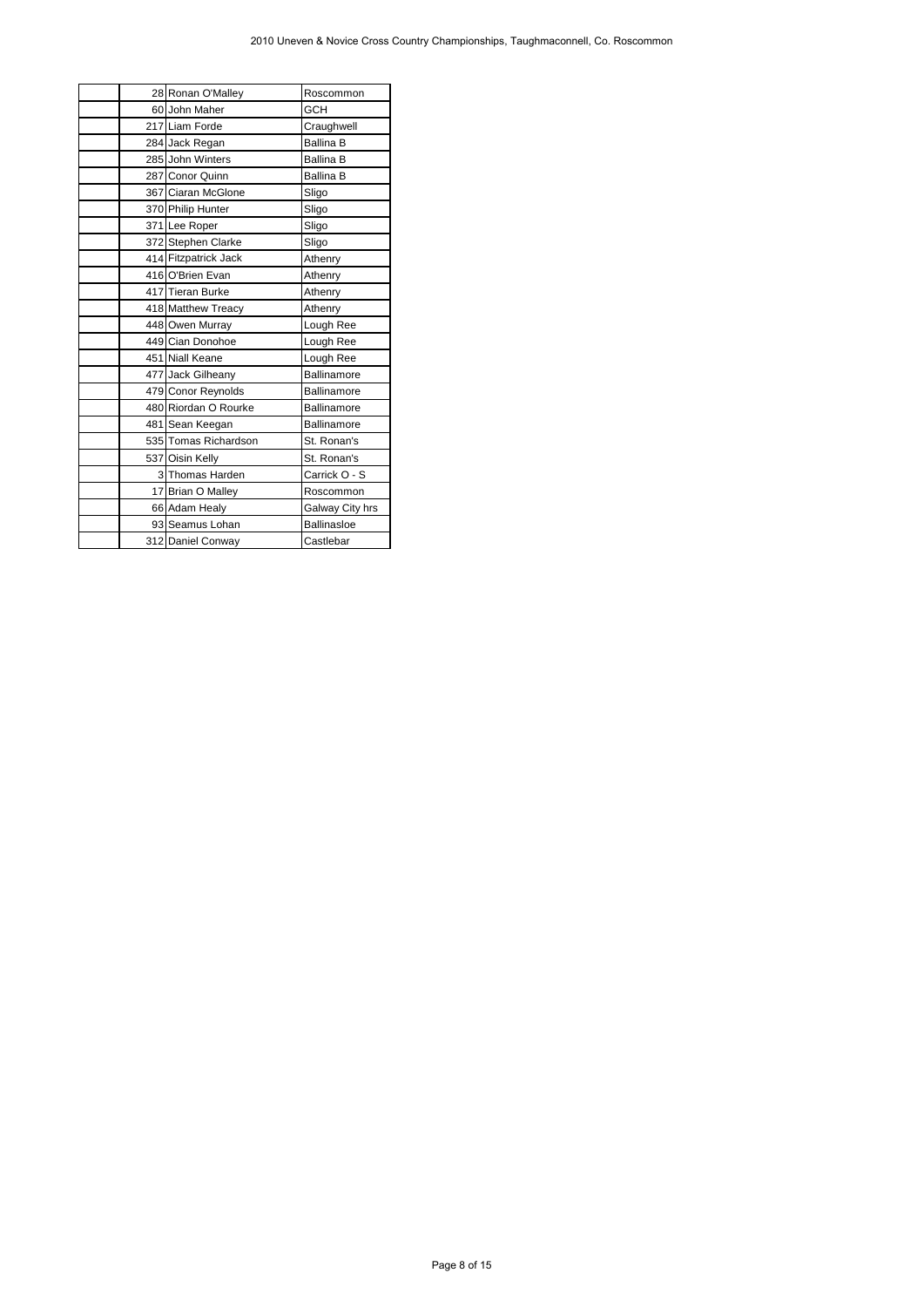| <b>Pos</b>              | <b>Num</b> | <b>Name</b>                              | <b>Club</b>                |                     |               |
|-------------------------|------------|------------------------------------------|----------------------------|---------------------|---------------|
| 1                       |            | 43 Alanna Lally                          | <b>GCH</b>                 | <b>Clubs</b>        | <b>Points</b> |
| $\frac{2}{3}$           |            | 76 Annie Tynan Daly                      | <b>Ballinasloe</b>         | Swinford            | 44            |
|                         |            | 47 Maebh Brannigan                       | <b>GCH</b>                 | <b>Ballinasloe</b>  | 45            |
| 4                       |            | 153 Rosie Hynes                          | Swinford                   | <b>GCH</b>          | 47            |
| 5                       |            | 355 Sara McGeough                        | Sligo                      | North Sligo         | 61            |
| $\overline{\bf{6}}$     |            | 154 Aoife Mulroy                         | Swinford                   | Craughwell          | 63            |
| $\overline{\mathbf{7}}$ |            | 358 Aisling Molloy                       | Sligo                      | Sligo               | $\mathbf 0$   |
| 8                       |            | 155 Orla McCann                          | Swinford                   |                     |               |
| $\boldsymbol{9}$        |            | 106 Sorcha Fallon                        | North Sligo                |                     |               |
| 10                      |            | 78 Michelle Burke                        | <b>Ballinasloe</b>         | <b>County Teams</b> | Points        |
| 11                      |            | 403 Hannon Lorna                         |                            |                     |               |
| 12                      |            | 202 Ciara Greene                         | Athenry                    | Galway              | 39            |
| 13                      |            |                                          | Craughwell                 | Sligo               | 73<br>94      |
| 14                      |            | 105 Kathy Devaney                        | North Sligo                | Mayo                |               |
|                         |            | 200 Derbhla Maloney                      | Craughwell                 |                     |               |
| 15                      |            | 201 Sinead Treacy                        | Craughwell                 |                     |               |
| 16                      |            | 79 Veronica Burke                        | <b>Ballinasloe</b>         |                     |               |
| 17                      |            | 77 Maedbh Hurst                          | Ballinasloe                |                     |               |
| 18                      |            | 46 Roisin Dobey                          | <b>GCH</b>                 |                     |               |
| 19                      |            | 108 Ellen Kennedy                        | North Sligo                |                     |               |
| <b>20</b>               |            | 107 Cliodhna McGowan                     | North Sligo                |                     |               |
| <u>21</u>               |            | 357 Clare Conlon                         | Sligo                      |                     |               |
| 22                      |            | 199 Gabrielle Tobin                      | Craughwell                 |                     |               |
| 23                      |            | 308 Katie Hehir                          | Castlebar                  |                     |               |
| 24                      |            | 179 Chloe McGinty                        | Claremorris                |                     |               |
| <b>25</b>               |            | 45 Elisabeth Maher                       | <b>GCH</b>                 |                     |               |
| <b>26</b>               |            | 157 Lydia Rainey                         | Swinford                   |                     |               |
| $\overline{27}$         |            | 472 Grainne Griffin                      | <b>Ballinamore</b>         |                     |               |
| <b>28</b>               |            | 18 Emily Comiskey                        | Roscommon                  |                     |               |
| 29                      |            | 271 Triona Moran                         | <b>Ballina</b>             |                     |               |
| 30                      |            | 156 Erin Boland                          | Swinford                   |                     |               |
| 31                      |            | 44 Katie Carter                          | <b>GCH</b>                 |                     |               |
| 32                      |            | 434 Aisling McNabola                     | Mohill                     |                     |               |
|                         |            | 48 Aisling Ni Fhlartharta                | GCH                        |                     |               |
|                         |            | 80 Michele Jennings                      | Ballinasloe                |                     |               |
|                         |            | 103 Tory McGlynn<br>104 Katie McGlynn    | North Sligo<br>North Sligo |                     |               |
|                         |            | 356 Aoife McPadden                       | Sligo                      |                     |               |
|                         |            | 49 Tara Healy                            | GCH                        |                     |               |
|                         |            | 109 Rheanna Watters<br>110 Kate McGovern | North Sligo<br>North Sligo |                     |               |
|                         |            | 272 Natasha Neville                      | <b>Ballina</b>             |                     |               |

| <b>Clubs</b> | <b>Points</b> |
|--------------|---------------|
| Swinford     | 44            |
| Ballinasloe  | 45            |
| <b>GCH</b>   | 47            |
| North Sligo  | 61            |
| Craughwell   | 63            |
| Sligo        |               |

| <b>County Teams</b> | <b>Points</b> |
|---------------------|---------------|
| Galway              | 39            |
| Sligo               | 73            |
| Mayo                | 94            |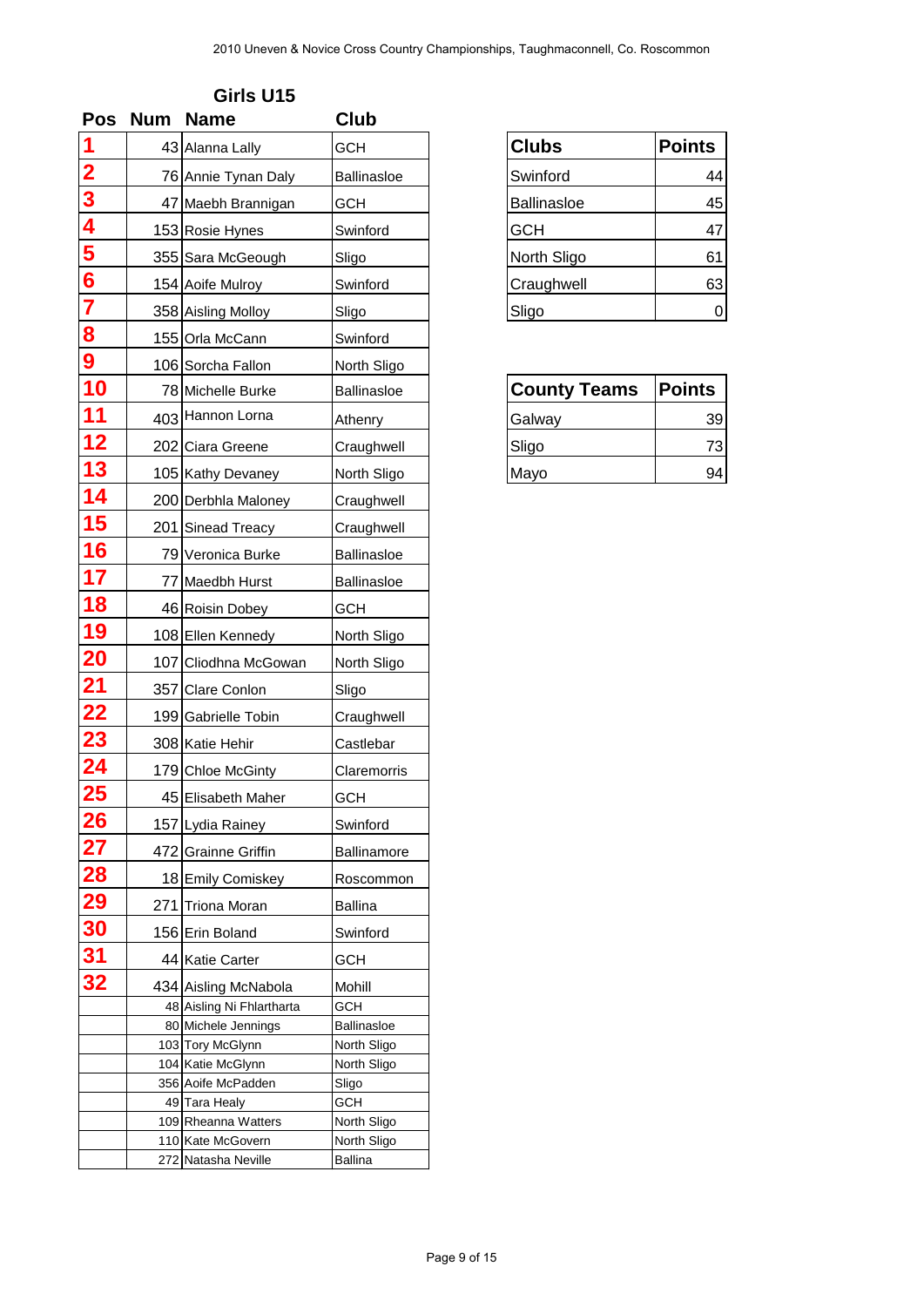| <b>Pos</b>              | <b>Num</b> | <b>Name</b>                            | Club                       |                    |               |
|-------------------------|------------|----------------------------------------|----------------------------|--------------------|---------------|
| 1                       |            | 220 Conor Gillen                       | Craughwell                 | <b>Clubs</b>       | <b>Points</b> |
| $\overline{\mathbf{2}}$ |            | 221 Nicholas Sheehan                   | Craughwell                 | Craughwell         | 23            |
| $\overline{\mathbf{3}}$ |            | 126 William Crowe                      | North Sligo                | North Sligo        | 32            |
| $\overline{\mathbf{4}}$ |            | 125 Cian McBride                       | North Sligo                | Sligo              | 63            |
| 5                       |            | 169 William Hynes                      | Swinford                   | <b>Ballina</b>     | $\mathbf 0$   |
| $\overline{\bf{6}}$     |            |                                        |                            |                    |               |
| $\overline{\mathbf{7}}$ |            | 334 Keith Beirne                       | Mohill                     |                    |               |
|                         |            | 222 Damien O'Boyle                     | Craughwell                 | <b>County Team</b> | <b>Points</b> |
| 8                       |            | 373 Darren Kilcawley                   | Sligo                      | Sligo              | 50            |
| $\boldsymbol{9}$        |            | 182 Jarlath Bell                       | Claremorris                | Galway             | 59            |
| 10                      |            | 374 Dylan Carty                        | Sligo                      | Mayo               | 90            |
| 11                      |            | 129 Aaron McEnroy                      | North Sligo                |                    |               |
| 12                      |            | 288 Daragh Quinn                       | <b>Ballina</b>             |                    |               |
| 13                      |            | 223 Jamie Spelman                      | Craughwell                 |                    |               |
| 14                      |            | 128 Ronan Anderson                     | North Sligo                |                    |               |
| 15                      |            | 224 Matthew Moran                      | Craughwell                 |                    |               |
| 16                      |            |                                        |                            |                    |               |
|                         |            | 503 Cormac Blehein                     | <b>Ballina</b>             |                    |               |
| 17                      |            | 375 Thomas Delahunt                    | Sligo                      |                    |               |
| 18                      |            | 257 Oisin Mc Nulty                     | Westport                   |                    |               |
| 19                      |            | 483 Ryan O Rourke                      | Ballinamore                |                    |               |
| <b>20</b>               |            | 4 David Bruen                          | Carrick O - S              |                    |               |
| <u>21</u>               |            | 225 Keelan Ryan                        | Craughwell                 |                    |               |
| 22                      |            | 183 Niall Joyce                        | Claremorris                |                    |               |
| 23                      |            | 5 Cian Murray                          | Carrick O - S              |                    |               |
| 24                      |            | 313 Andrew Bell                        | Castlebar                  |                    |               |
| 25                      |            | 226 Christopher O'Connor               | Craughwell                 |                    |               |
| <b>26</b>               |            | 67 Owen McDonnell                      | <b>Galway City Hrs</b>     |                    |               |
| 27                      |            | 227 Cathal Reidy                       | Craughwell                 |                    |               |
| <b>28</b>               |            |                                        |                            |                    |               |
|                         |            | 564 Philip Hunter                      | Sligo                      |                    |               |
| 29                      |            | 184 Daniel Hernon                      | Claremorris                |                    |               |
| 30                      |            | 540 David Griffin                      | St. Ronan's                |                    |               |
| 31                      |            | 538 Connell McHugh                     | St. Ronan's                |                    |               |
|                         |            | 127 Daire McCloskey<br>130 Ben Roberts | North Sligo<br>North Sligo |                    |               |
|                         |            | 68 Calum MacLaren                      | Galway City Hrs            |                    |               |
|                         |            | 131 Liam Roddy                         | North Sligo                |                    |               |
|                         |            | 170 Tadgh McGinty                      | Swinford                   |                    |               |
|                         |            | 289 Anthony Neville                    | Ballina                    |                    |               |
|                         |            | 314 Kevin Donnelly                     | Castlebar                  |                    |               |
|                         |            | 374 Dylan Carty                        | Sligo                      |                    |               |
|                         |            | 463 Dylan Ward                         | Roscommon                  |                    |               |
|                         |            | 539 Tom Butler                         | St. Ronan's                |                    |               |

| <b>Clubs</b> | <b>Points</b> |
|--------------|---------------|
| Craughwell   | 23            |
| North Sligo  | 32            |
| Sligo        | 63            |
| Ballina      |               |

| <b>County Team</b> | <b>Points</b> |  |
|--------------------|---------------|--|
| Sligo              | 50            |  |
| Galway             | 59            |  |
| Mayo               | 90            |  |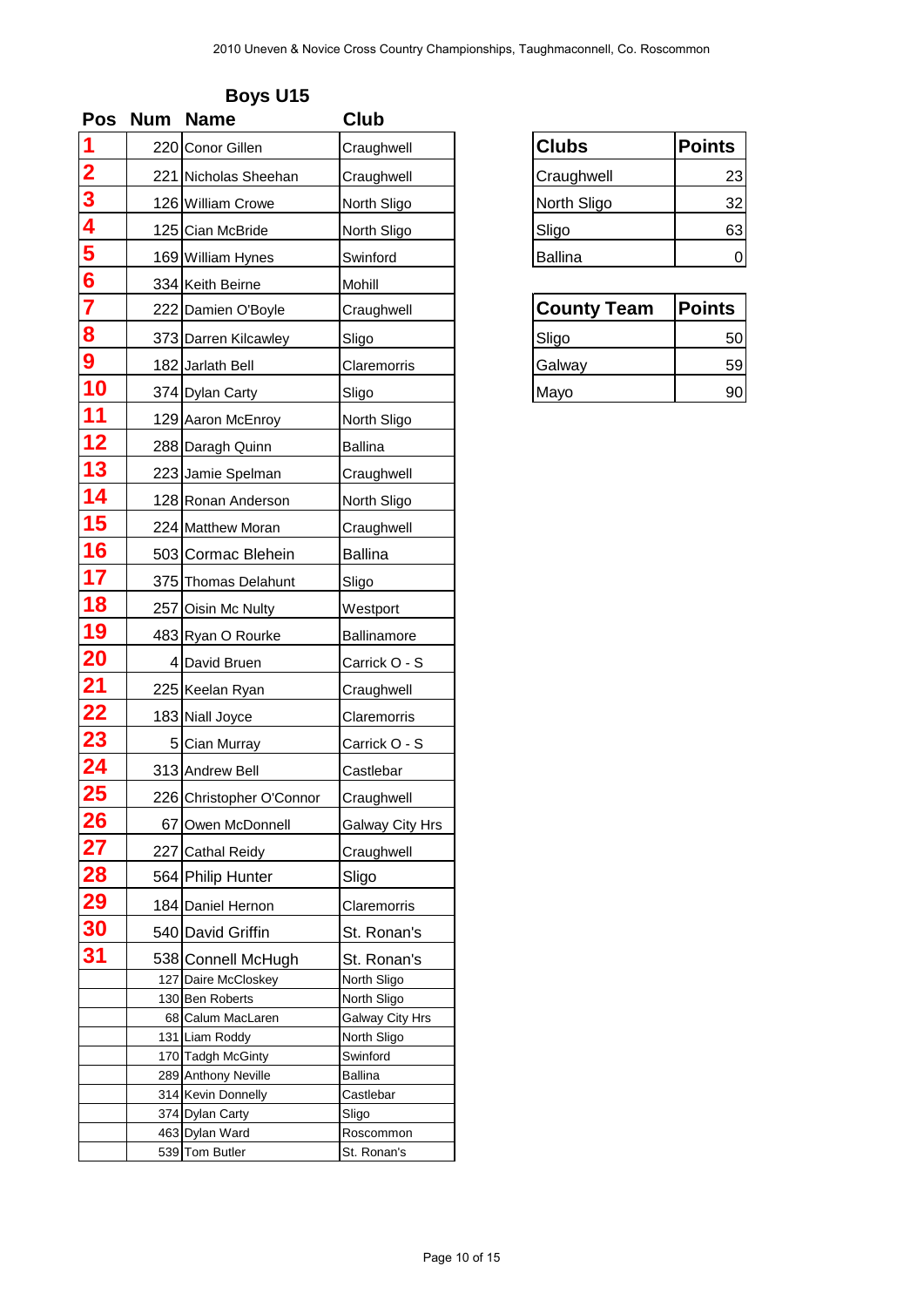| $\overline{\mathbf{1}}$                                            | Pos Num | <b>Name</b>                          | Club                 |                    |               |
|--------------------------------------------------------------------|---------|--------------------------------------|----------------------|--------------------|---------------|
|                                                                    |         | 50 Michelle Maher                    | <b>GCH</b>           | <b>Clubs</b>       | <b>Points</b> |
|                                                                    |         | 82 Kate Burke                        | Ballinasloe          | Swinford           | 40            |
|                                                                    |         | 81 Sive Brassil                      | Ballinasloe          | <b>GCH</b>         | 0             |
|                                                                    |         | 473 Laura O Dowd                     | Ballinamore          |                    |               |
|                                                                    |         | 51 Sarah Metadger                    | <b>GCH</b>           |                    |               |
|                                                                    |         | 527 Sionann O'Reilly Collins         | St. Ronan's          | <b>County Team</b> | <b>Points</b> |
|                                                                    |         | 158 Cliona Mulroy                    | Swinford             |                    |               |
| 0<br>0<br>0<br>5<br>0<br>5<br>0<br>0<br>0<br>0<br>0<br>0<br>0<br>0 |         | 203 Muireann Maloney                 | Craughwell           | Galway             | 0             |
| 10                                                                 |         | 111 Elan McCarthy                    | North Sligo          |                    |               |
| 11                                                                 |         | 159 Aoife McCann                     | Swinford             |                    |               |
| 12                                                                 |         | 160 Dara Sherry<br>161 Ayse Terziolu | Swinford<br>Swinford |                    |               |
| 13                                                                 |         | 526 Katie Kelly                      | St. Ronan's          |                    |               |
| 14                                                                 |         | 359 Orla Mulvihill                   | Sligo                |                    |               |
| 15                                                                 |         | 435 Michelle Beirne                  | Mohill               |                    |               |
|                                                                    |         | 52 Eleanor Whyte                     | <b>GCH</b>           |                    |               |
|                                                                    |         | 53 Ruth O'Sullivan                   | GCH                  |                    |               |
|                                                                    |         |                                      |                      |                    |               |
|                                                                    |         |                                      |                      |                    |               |
|                                                                    |         |                                      |                      |                    |               |
|                                                                    |         |                                      |                      |                    |               |

| Girls U17 |  |
|-----------|--|
|-----------|--|

| Clubs      | Points |
|------------|--------|
| Swinford   |        |
| <b>HCH</b> |        |

| <b>County Team</b> | Points |
|--------------------|--------|
| <b>Galway</b>      |        |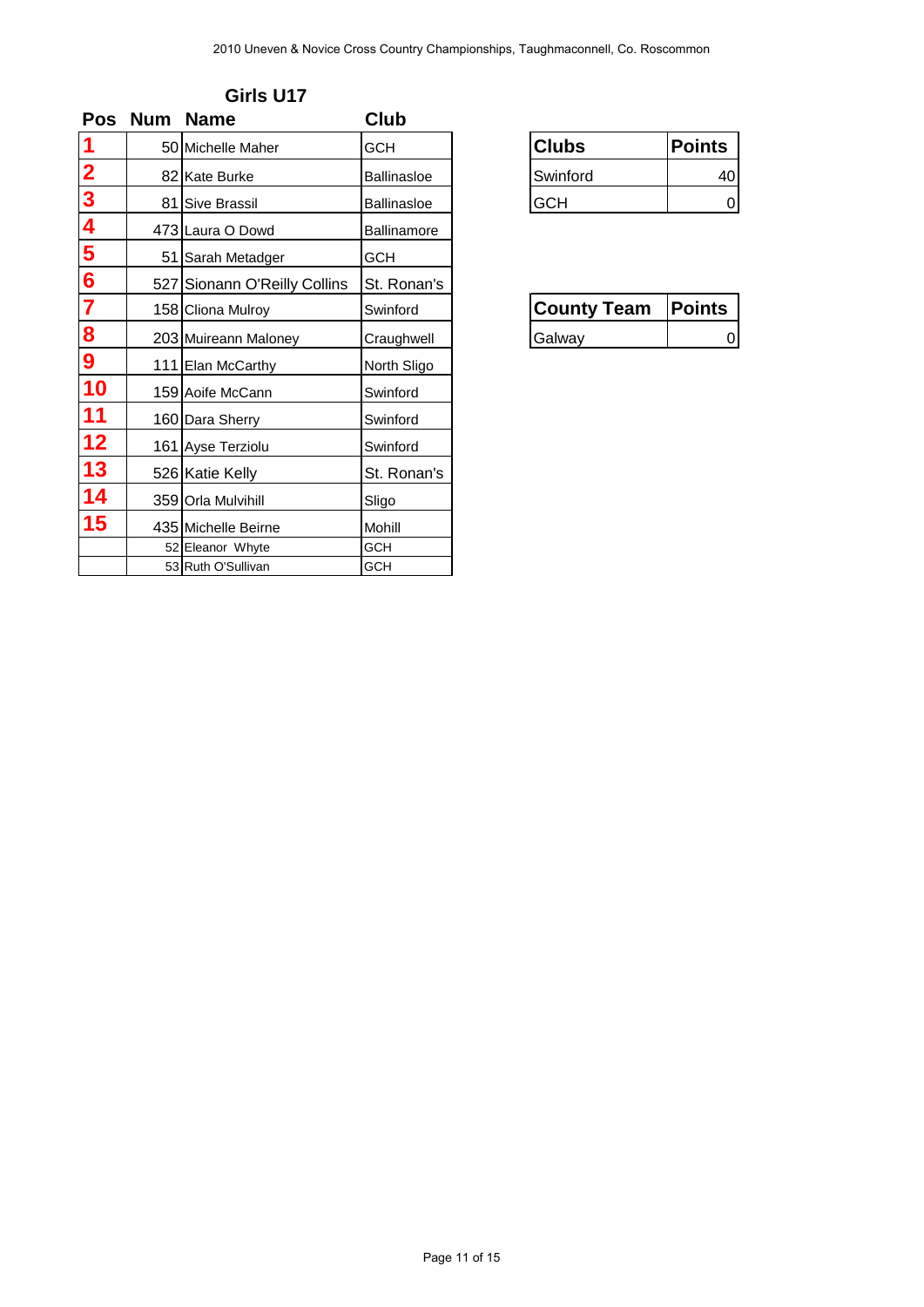| <b>Pos</b>                                                                          | <b>Num</b> | <b>Name</b>                        | Club                  |                     |               |
|-------------------------------------------------------------------------------------|------------|------------------------------------|-----------------------|---------------------|---------------|
| 1<br>2<br>3<br>4<br>5<br>6<br>7<br>8<br>1<br>0<br>1<br>0<br><br><br><br><br>5<br>10 |            | 259 David Harper                   | Westport              | <b>Clubs</b>        | <b>Points</b> |
|                                                                                     |            | 258 Con Doherty                    | Westport              | Craughwell          | 45            |
|                                                                                     |            | 6 Daire Farrell                    | Carrick O - S         | <b>GCH</b>          | 0             |
|                                                                                     |            | 290 Hugh Armstrong                 | <b>Ballina</b>        |                     |               |
|                                                                                     |            | 553 Kian Mulrooney                 | <b>Ballina</b>        |                     |               |
|                                                                                     |            | 73 John Moroney                    | <b>GCH</b>            |                     |               |
|                                                                                     |            |                                    |                       | <b>County Teams</b> | <b>Points</b> |
|                                                                                     |            | 229 David Concannon                | Craughwell            |                     |               |
|                                                                                     |            | 291 Jonathan Deane                 | <b>Ballina</b>        | Mayo                | 41            |
|                                                                                     |            | 518 Aishan Patil                   | Sligo                 | Galway              | 62            |
|                                                                                     |            | 230 Finn Stoneman                  | Craughwell            |                     |               |
| 11                                                                                  |            | 71 Adrian Hardiman                 | <b>GCH</b>            |                     |               |
| 12                                                                                  |            | 317 Patrick Bell                   | Castlebar             |                     |               |
| 13                                                                                  |            | 228 Padraic Tobin                  | Craughwell            |                     |               |
| 14                                                                                  |            | 316 David Bell                     | Castlebar             |                     |               |
| <b>15</b>                                                                           |            | 231 Paul Fitzpatrick               | Craughwell            |                     |               |
| 16                                                                                  |            | 132 Shane Roddy                    | North Sligo           |                     |               |
|                                                                                     |            | 69 Cian Corcoran                   | GCH                   |                     |               |
|                                                                                     |            | 70 Shane Fahey                     | GCH                   |                     |               |
|                                                                                     |            | 72 Anthony Hebron                  | <b>GCH</b>            |                     |               |
|                                                                                     |            | 232 Paul Joyce<br>29 Jamie Bracken | Craughwell            |                     |               |
|                                                                                     |            | 171 Eric Hynes                     | Roscommon<br>Swinford |                     |               |
|                                                                                     |            | 315 Michael Conway                 | Castlebar             |                     |               |
|                                                                                     |            | 376 James McGeough                 | Sligo                 |                     |               |
|                                                                                     |            | 377 Shane Kilcawley                | Sligo                 |                     |               |
|                                                                                     |            |                                    |                       |                     |               |
|                                                                                     |            |                                    |                       |                     |               |

| <b>Clubs</b> | <b>Points</b> |
|--------------|---------------|
| Craughwell   |               |
| <b>ACH</b>   |               |

| <b>County Teams</b> | <b>Points</b> |
|---------------------|---------------|
| Mavo                |               |
| Galway              |               |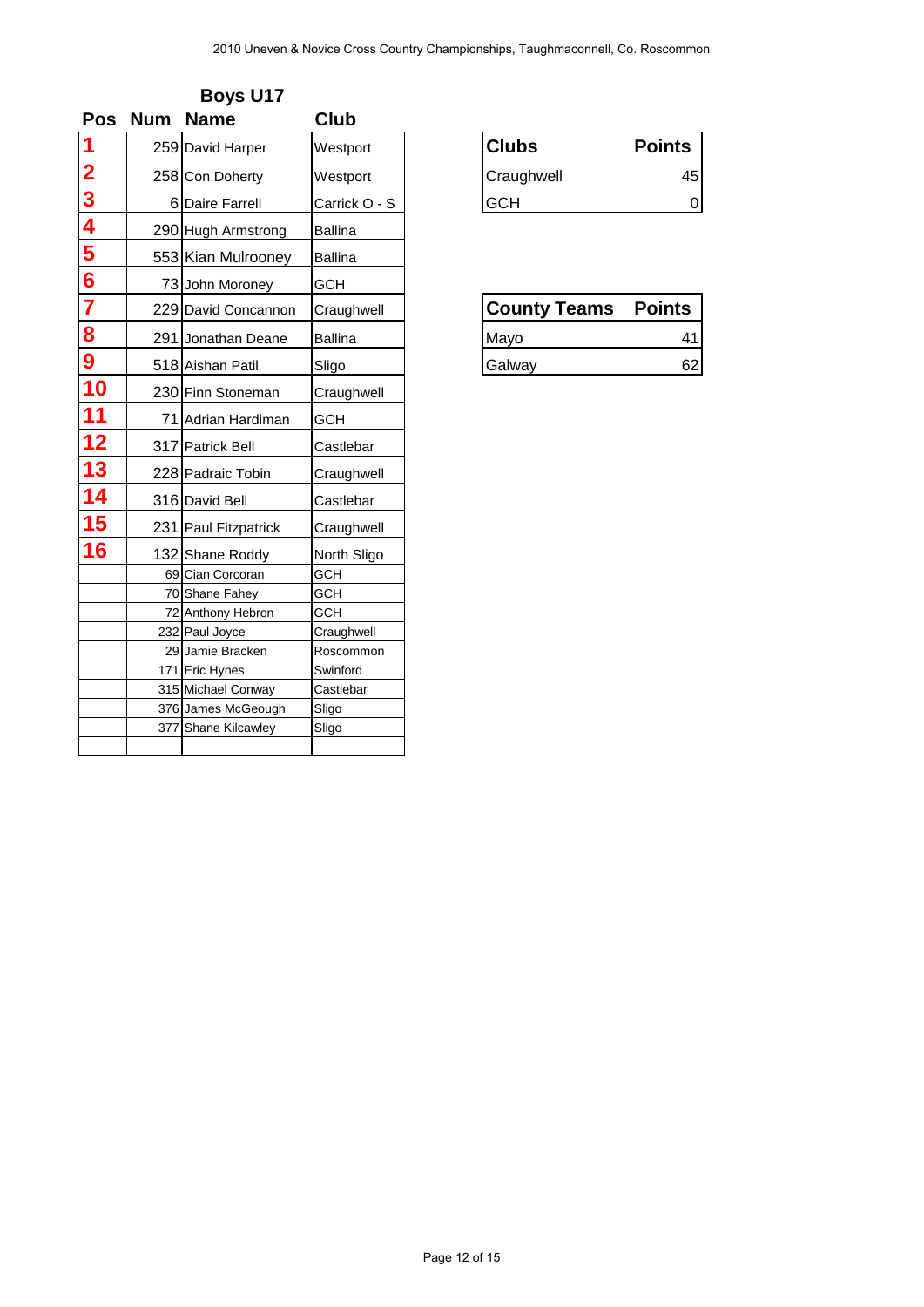| 1<br>$\overline{\mathbf{2}}$ | <b>Num</b><br>Pos | <b>Name</b>                            | Club               |                    |                             |
|------------------------------|-------------------|----------------------------------------|--------------------|--------------------|-----------------------------|
|                              |                   | 361 Anna Reddin                        | Sligo              | <b>Clubs</b>       | <b>Points</b>               |
|                              |                   | 360 Sharon Hodgins                     | Sligo              | Athenry            | 40                          |
| $\frac{3}{4}$                |                   | 83 Maeve Brassil                       | Ballinasloe        |                    |                             |
|                              |                   | 162 Fionnuala Mulroy                   | Swinford           |                    | <b>Point</b>                |
| $\frac{5}{6}$ $\frac{6}{7}$  |                   | 84 Claire Burke                        | Ballinasloe        | <b>County Team</b> |                             |
|                              |                   | 475 Aine Heslin                        | Ballinamore        | Galway             | 48                          |
| $\frac{8}{9}$                |                   | 528 Joanne Cregg<br>406 Geraghty Helen | St. Ronan's        |                    |                             |
|                              |                   | 404 Keary Yvonne                       | Athenry            |                    |                             |
| 10                           |                   |                                        | Athenry            |                    |                             |
| 11                           |                   | 474 Niamh Griffin<br>405 Healy Aideen  | Ballinamore        |                    |                             |
| 12                           | 407               | Grogan Orla                            | Athenry<br>Athenry |                    |                             |
|                              | Pos Num           | <b>Name</b>                            | Club               |                    |                             |
|                              |                   | <b>Boys U19</b>                        |                    |                    |                             |
|                              |                   | 233 Peadar Harvey                      | Craughwell         | <b>Clubs</b>       | <b>Points</b>               |
| $\overline{\mathbf{2}}$      |                   | 134 Lorcan Roddy                       | North Sligo        |                    | $\mathbf 0$                 |
|                              |                   | 74 Keith Fallon                        | Galway City hrs    |                    |                             |
|                              |                   | 75 John Gillane                        | Galway City hrs    |                    |                             |
|                              |                   | 133 Feidhlim McGowan                   | North Sligo        | <b>County Team</b> | <b>Point</b><br>$\mathbf 0$ |
|                              |                   |                                        |                    |                    |                             |
|                              |                   |                                        |                    |                    |                             |
|                              |                   |                                        |                    |                    |                             |

## **Girls U19**

| ubs.    | Points |
|---------|--------|
| Athenry |        |

| Countv Team | <b>OINT</b> |
|-------------|-------------|
| Galway      |             |

## **Boys U19**

| <b>Pos</b>     | Num | <b>Name</b>          | Club            |                    |               |
|----------------|-----|----------------------|-----------------|--------------------|---------------|
|                |     | 233 Peadar Harvey    | Craughwell      | <b>Clubs</b>       | <b>Points</b> |
| $\overline{2}$ |     | 134 Lorcan Roddy     | North Sligo     |                    |               |
|                |     | 74 Keith Fallon      | Galway City hrs |                    |               |
|                |     | 75 John Gillane      | Galway City hrs |                    |               |
|                |     | 133 Feidhlim McGowan | North Sligo     | <b>County Team</b> | <b>Point</b>  |

| <b>Clubs</b> | <b>Points</b> |
|--------------|---------------|
|              |               |

| County Team | <b>IPoint</b> |  |
|-------------|---------------|--|
|             |               |  |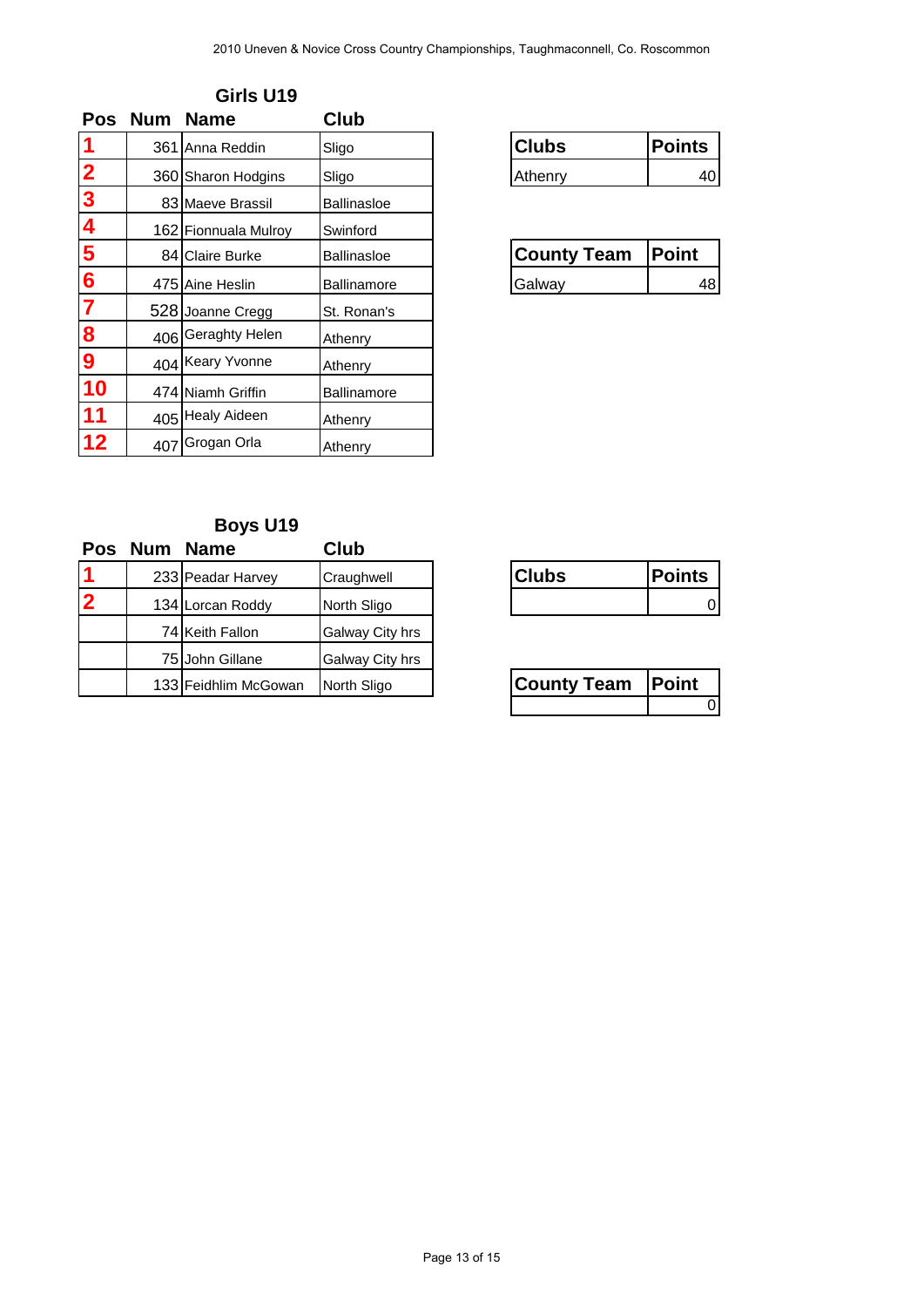| <b>Pos</b>                                                                          | <b>Num</b> | <b>Name</b>                                 | Club                           |                |               |
|-------------------------------------------------------------------------------------|------------|---------------------------------------------|--------------------------------|----------------|---------------|
|                                                                                     |            | 551 Maeve Curley                            | Craughwell                     | <b>Clubs</b>   | <b>Points</b> |
|                                                                                     |            | 112 Aisling Van Rensburg                    | North Sligo A                  | Craughwell     | 20            |
|                                                                                     |            | 113 Andrea Horgan                           | North Sligo A                  | North Sligo A  | 22            |
|                                                                                     |            | 115 Una McCool                              | North Sligo A                  | Westport       | 48            |
|                                                                                     |            |                                             |                                |                |               |
|                                                                                     |            | 554 Sharon Gilligan                         | Craughwell                     | Roscommon A    | 68            |
| $\frac{2}{3}$ $\frac{3}{4}$ $\frac{4}{5}$ $\frac{6}{6}$ $\frac{7}{8}$ $\frac{8}{9}$ |            | 511 Anne Moran                              | Craughwell                     | Roscommon B    | 94            |
|                                                                                     |            | 299 Michelle Reynolds                       | <b>Ballina</b>                 | North Sligo B  | 0             |
|                                                                                     |            | 512 Reena Deely                             | Craughwell                     | <b>Ballina</b> | 0             |
|                                                                                     |            | 244 Ann Heraty                              | Westport                       | Sligo          | 0             |
| 10                                                                                  |            | 246 Angela Corduff                          | Westport                       |                |               |
| 11                                                                                  |            | 495 Deirdre Deering                         | Sligo                          |                |               |
| 12                                                                                  |            | 466 Jude Lohan                              | Roscommon A                    |                |               |
| 13                                                                                  |            | 117 Marie Casserly                          | North Sligo A                  |                |               |
| 14                                                                                  |            | 248 Blaithin O' Brian                       | Westport                       |                |               |
| 15                                                                                  |            | 245 Sinead Connelly                         | Westport                       |                |               |
| 16                                                                                  |            | 118 Paula Devaney                           | North Sligo B                  |                |               |
| 17                                                                                  |            |                                             |                                |                |               |
|                                                                                     |            | 557 Brid Coyle                              | Roscommon A                    |                |               |
| 18                                                                                  |            | 530 Lynda Harney                            | St. Ronan's                    |                |               |
| 19                                                                                  |            | 465 Mairead Hynes                           | Roscommon B                    |                |               |
| <b>20</b>                                                                           |            | 559 Ger Carr                                | Roscommon B                    |                |               |
| $\overline{21}$                                                                     |            | 529 Tracy Harney                            | St. Ronan's                    |                |               |
| 22                                                                                  |            | 558 Bretta Coyle                            | Roscommon A                    |                |               |
| <u>23</u>                                                                           |            | 556 Aoife Farnon                            | Roscommon A                    |                |               |
|                                                                                     |            | 464 Grainne Quigley                         | Roscommon B                    |                |               |
| $\frac{24}{25}$                                                                     |            | 560 Helena Fallon                           | Roscommon B                    |                |               |
| 26                                                                                  |            | 561 Orla Cummins                            | Roscommon B                    |                |               |
|                                                                                     |            | 114 Orla McGowan                            | North Sligo A                  |                |               |
|                                                                                     |            | 116 Linda Rooney                            | North Sligo A                  |                |               |
|                                                                                     |            | 119 Mary Gilmartin                          | North Sligo B                  |                |               |
|                                                                                     |            | 120 Fiona Lenehan<br>121 Emma Neary         | North Sligo B<br>North Sligo B |                |               |
|                                                                                     |            | 247 Lucy Mc Namar                           | Westport                       |                |               |
|                                                                                     |            | 249 Sinead Friel                            | Westport                       |                |               |
|                                                                                     |            | 300 Elizabeth Murpy<br>301 Sandra Finnerty  | Ballina<br>Ballina             |                |               |
|                                                                                     |            | 302 Michelle Traynor                        | Ballina                        |                |               |
|                                                                                     |            | 303 Sharon Cawley                           | <b>Ballina</b>                 |                |               |
|                                                                                     |            | 304 Ann Marie Coleman                       | <b>Ballina</b>                 |                |               |
|                                                                                     |            | 492 Cindy McCarthy<br>493 Roseanne Mitchell | Sligo<br>Sligo                 |                |               |
|                                                                                     |            | 494 Eimear O'Brien                          | Sligo                          |                |               |
|                                                                                     |            | 496 Rose Tully                              | Sligo                          |                |               |
|                                                                                     |            | 497 Aisling Cawley                          | Sligo<br>Swinford              |                |               |
|                                                                                     |            | 163 Jennifer Kolling<br>498 Sonya McCarthy  | Sligo                          |                |               |
|                                                                                     |            | 499 Cathy McCarthy                          | Sligo                          |                |               |
|                                                                                     |            | 510 Muiriosa Holohan                        | Craughwell                     |                |               |
|                                                                                     |            | 547 Geraldine Carr Mulry                    | St. Ronan's                    |                |               |

| <b>Clubs</b>   | <b>Points</b> |
|----------------|---------------|
| Craughwell     | 20            |
| North Sligo A  | 22            |
| Westport       | 48            |
| Roscommon A    | 68            |
| Roscommon B    | 94            |
| North Sligo B  |               |
| <b>Ballina</b> |               |
| Sligo          |               |
|                |               |

## **Novice Women**